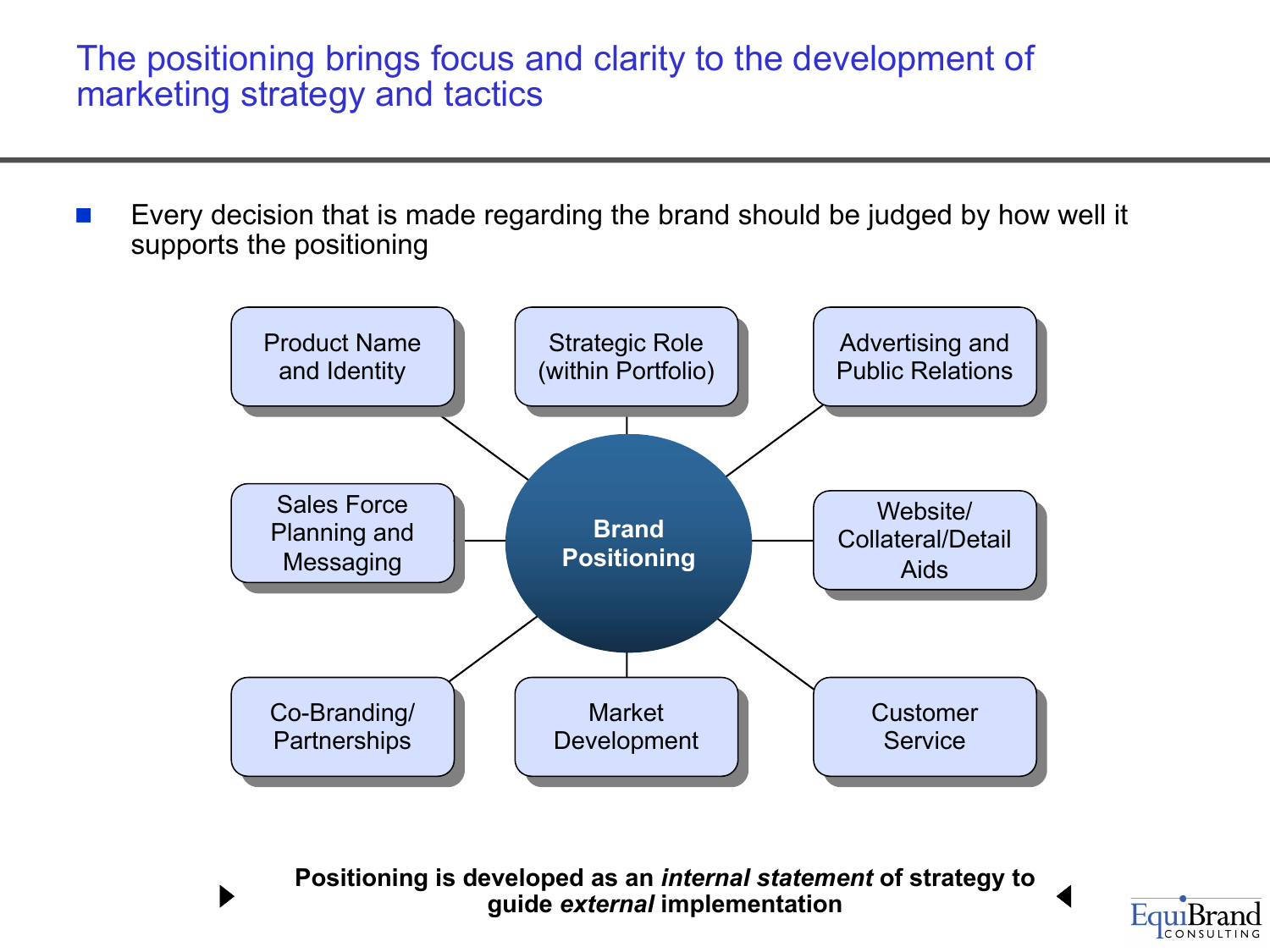## Strategic positioning defined

- Positioning defined
	- A positioning is the conceptual place you want to own in the target consumer's mind — the *benefits* you want them to think of when they think of your brand
- Successful brands and businesses must:
	- Be relevant to consumers
	- Be unique versus the competition
	- Be credible and attainable



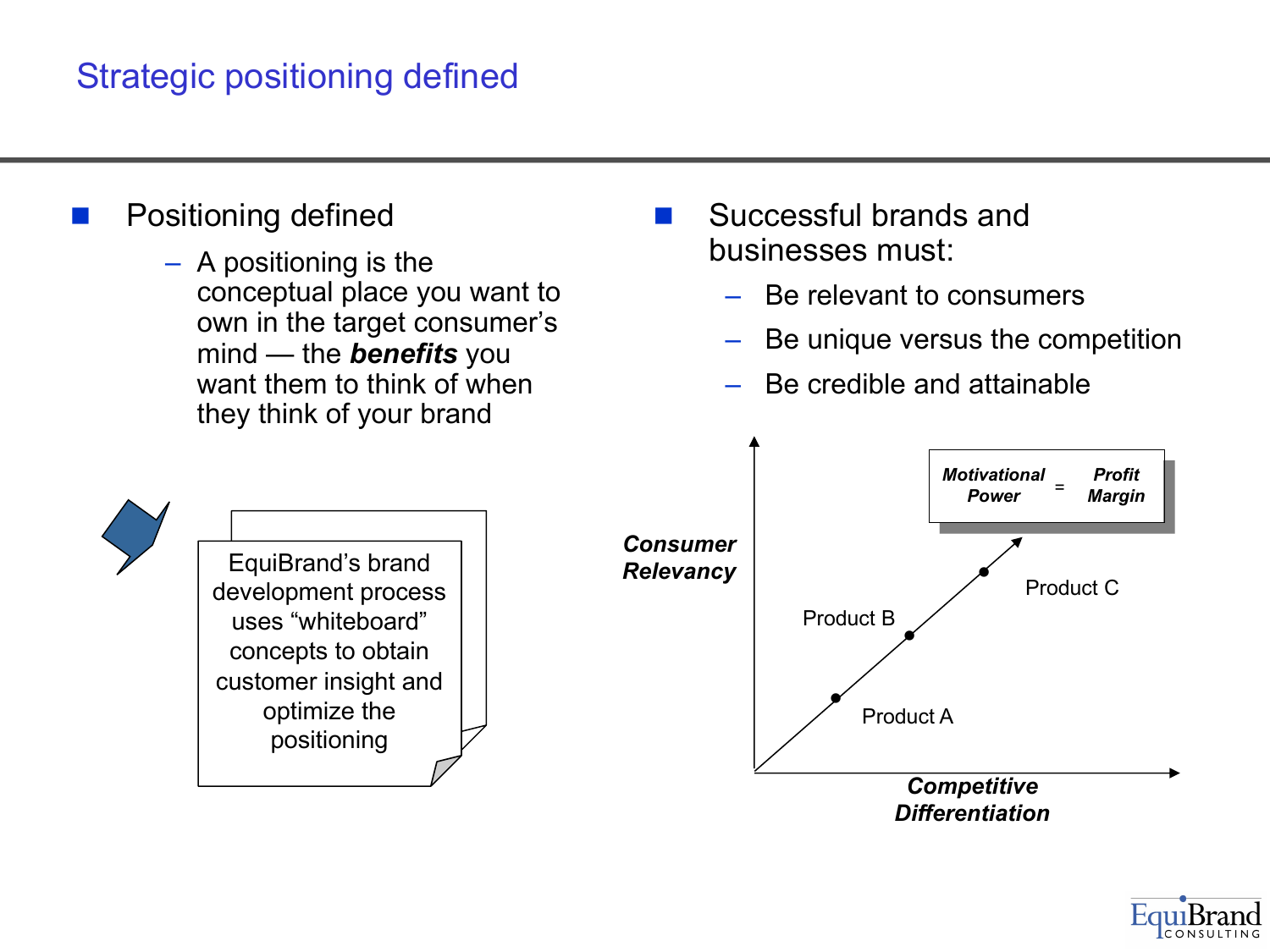Four components need to be considered in determining and effective positioning

Positioning statement deconstructed

To **(target audience) Product X** is the only **(frame of reference)** that **(benefits delivered)** because **(reasons to believe)**

Each positioning component offers strategic choices



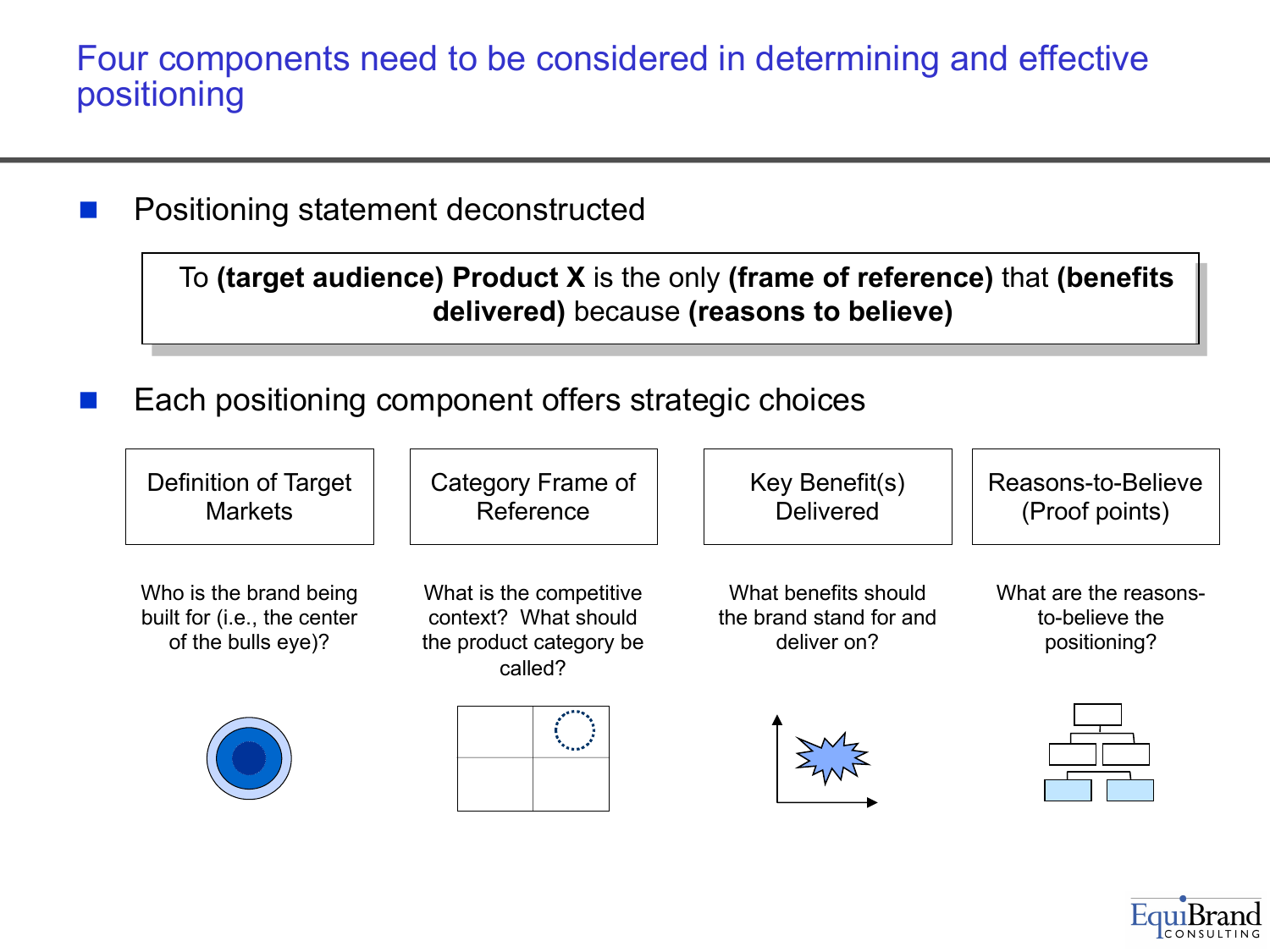■ Each of these strategies should be considered in positioning development

| <b>Four Alternative Positioning Strategies</b>          |                                                                                                |
|---------------------------------------------------------|------------------------------------------------------------------------------------------------|
| Position and own the category<br><b>benefit</b>         | Position the product and the<br>consumer                                                       |
| <b>Volvo: Safety</b>                                    | U.S. Army: Be all you can be                                                                   |
| Miller Lite: Great taste, less filling<br>Disney: Magic | Budweiser: For all you do, this Bud's for<br>you                                               |
|                                                         | Pepsi generation                                                                               |
|                                                         |                                                                                                |
| Position how the company does<br><b>business</b>        | <b>Position against the competition</b><br>$\mathbb{R}^n$<br>$-$ Avis: We're #2. We try harder |
| Burger King: Have it your way                           | Seven-Up: The Un-cola                                                                          |
| The friendly skies of United                            | Apple: Think different                                                                         |
| WalMart: Always the lowest price                        |                                                                                                |
|                                                         |                                                                                                |